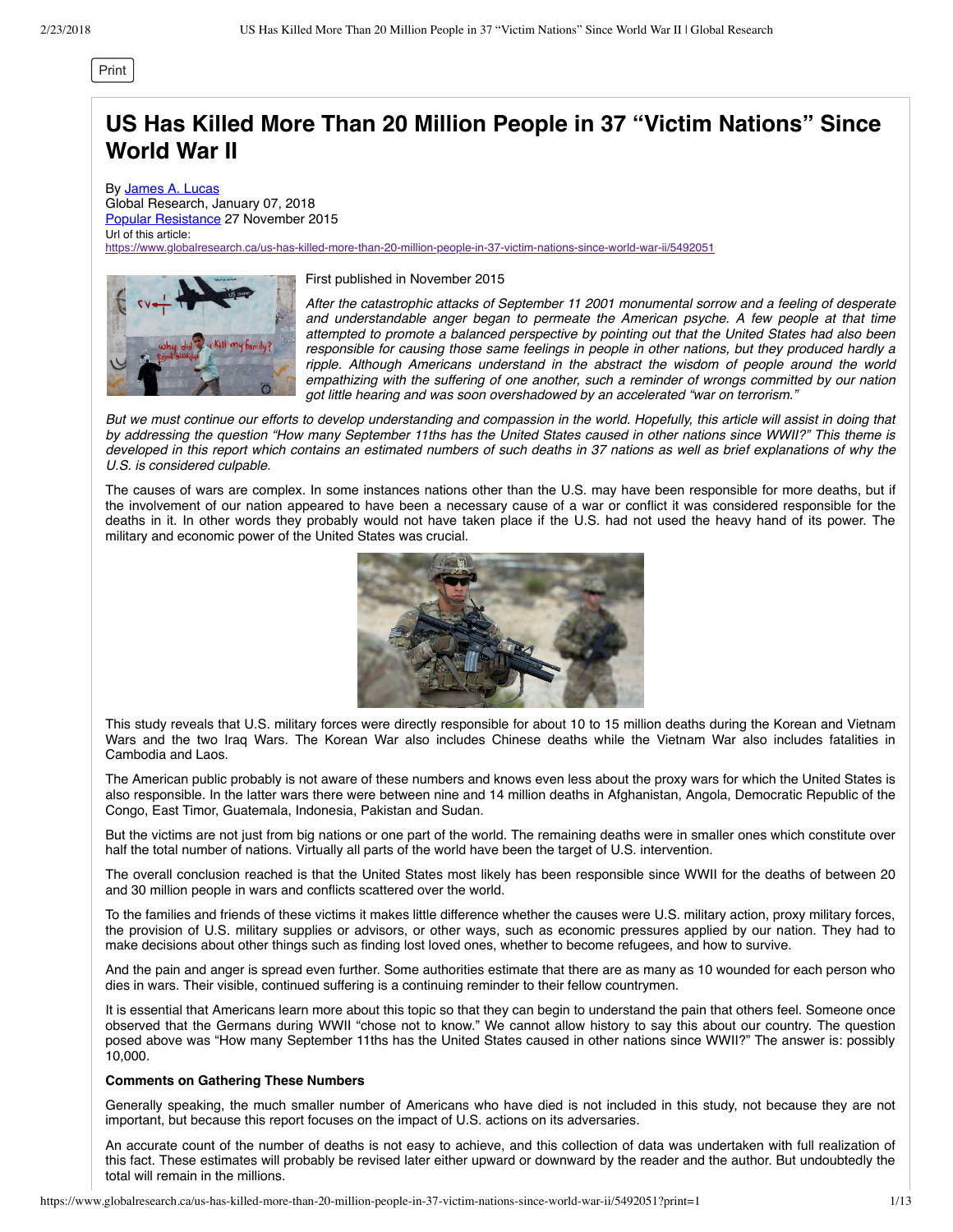The difficulty of gathering reliable information is shown by two estimates in this context. For several years I heard statements on radio that three million Cambodians had been killed under the rule of the Khmer Rouge. However, in recent years the figure I heard was one million. Another example is that the number of persons estimated to have died in Iraq due to sanctions after the first U.S. Iraq War was over 1 million, but in more recent years, based on a more recent study, a lower estimate of around a half a million has emerged.

Often information about wars is revealed only much later when someone decides to speak out, when more secret information is revealed due to persistent efforts of a few, or after special congressional committees make reports

Both victorious and defeated nations may have their own reasons for underreporting the number of deaths. Further, in recent wars involving the United States it was not uncommon to hear statements like "we do not do body counts" and references to "collateral damage" as a euphemism for dead and wounded. Life is cheap for some, especially those who manipulate people on the battlefield as if it were a chessboard.

To say that it is difficult to get exact figures is not to say that we should not try. Effort was needed to arrive at the figures of 6six million Jews killed during WWI, but knowledge of that number now is widespread and it has fueled the determination to prevent future holocausts. That struggle continues.

The author can be contacted at **[jlucas511@woh.rr.com](mailto:jlucas511@woh.rr.com)**

## **37 VICTIM NATIONS**

## **Afghanistan**

The U.S. is responsible for between 1 and 1.8 million deaths during the war between the Soviet Union and Afghanistan, by luring the Soviet Union into invading that nation. (1,2,3,4)

The Soviet Union had friendly relations its neighbor, Afghanistan, which had a secular government. The Soviets feared that if that government became fundamentalist this change could spill over into the Soviet Union.

In 1998, in an interview with the Parisian publication Le Novel Observateur, Zbigniew Brzezinski, adviser to President Carter, admitted that he had been responsible for instigating aid to the Mujahadeen in Afghanistan which caused the Soviets to invade. In his own words:

According to the official version of history, CIA aid to the Mujahadeen began during 1980, that is to say, after the Soviet army invaded Afghanistan on 24 December 1979. But the reality, secretly guarded until now, is completely otherwise. Indeed, it was July 3, 1979 that President Carter signed the first directive for secret aid to the opponents of the pro-Soviet regime in Kabul. And that very day, I wrote a note to the President in which I explained to him that in my opinion this aid was going to induce a Soviet military intervention. (5,1,6)

Brzezinski justified laying this trap, since he said it gave the Soviet Union its Vietnam and caused the breakup of the Soviet Union. "Regret what?" he said. "That secret operation was an excellent idea. It had the effect of drawing the Russians into the Afghan trap and you want me to regret it?" (7)

The CIA spent 5 to 6 billion dollars on its operation in Afghanistan in order to bleed the Soviet Union. (1,2,3) When that 10-year war ended over a million people were dead and Afghan heroin had captured 60% of the U.S. market. (4)

The U.S. has been responsible directly for about 12,000 deaths in Afghanistan many of which resulted from bombing in retaliation for the attacks on U.S. property on September 11, 2001. Subsequently U.S. troops invaded that country. (4)

#### **Angola**

An indigenous armed struggle against Portuguese rule in Angola began in 1961. In 1977 an Angolan government was recognized by the U.N., although the U.S. was one of the few nations that opposed this action. In 1986 Uncle Sam approved material assistance to UNITA, a group that was trying to overthrow the government. Even today this struggle, which has involved many nations at times, continues.

U.S. intervention was justified to the U.S. public as a reaction to the intervention of 50,000 Cuban troops in Angola. However, according to Piero Gleijeses, a history professor at Johns Hopkins University the reverse was true. The Cuban intervention came as a result of a CIA – financed covert invasion via neighboring Zaire and a drive on the Angolan capital by the U.S. ally, South Africa1,2,3). (Three estimates of deaths range from 300,000 to 750,000 (4,5,6)

## **Argentina: See South America: Operation Condor**

#### **Bangladesh: See Pakistan**

## **Bolivia**

Hugo Banzer was the leader of a repressive regime in Bolivia in the 1970s. The U.S. had been disturbed when a previous leader nationalized the tin mines and distributed land to Indian peasants. Later that action to benefit the poor was reversed.

Banzer, who was trained at the U.S.-operated School of the Americas in Panama and later at Fort Hood, Texas, came back from exile frequently to confer with U.S. Air Force Major Robert Lundin. In 1971 he staged a successful coup with the help of the U.S. Air Force radio system. In the first years of his dictatorship he received twice as military assistance from the U.S. as in the previous dozen years together.

A few years later the Catholic Church denounced an army massacre of striking tin workers in 1975, Banzer, assisted by information provided by the CIA, was able to target and locate leftist priests and nuns. His anti-clergy strategy, known as the Banzer Plan, was adopted by nine other Latin American dictatorships in 1977. (2) He has been accused of being responsible for 400 deaths during his tenure. (1)

## **Also see: See South America: Operation Condor**

## **Brazil: See South America: Operation Condor**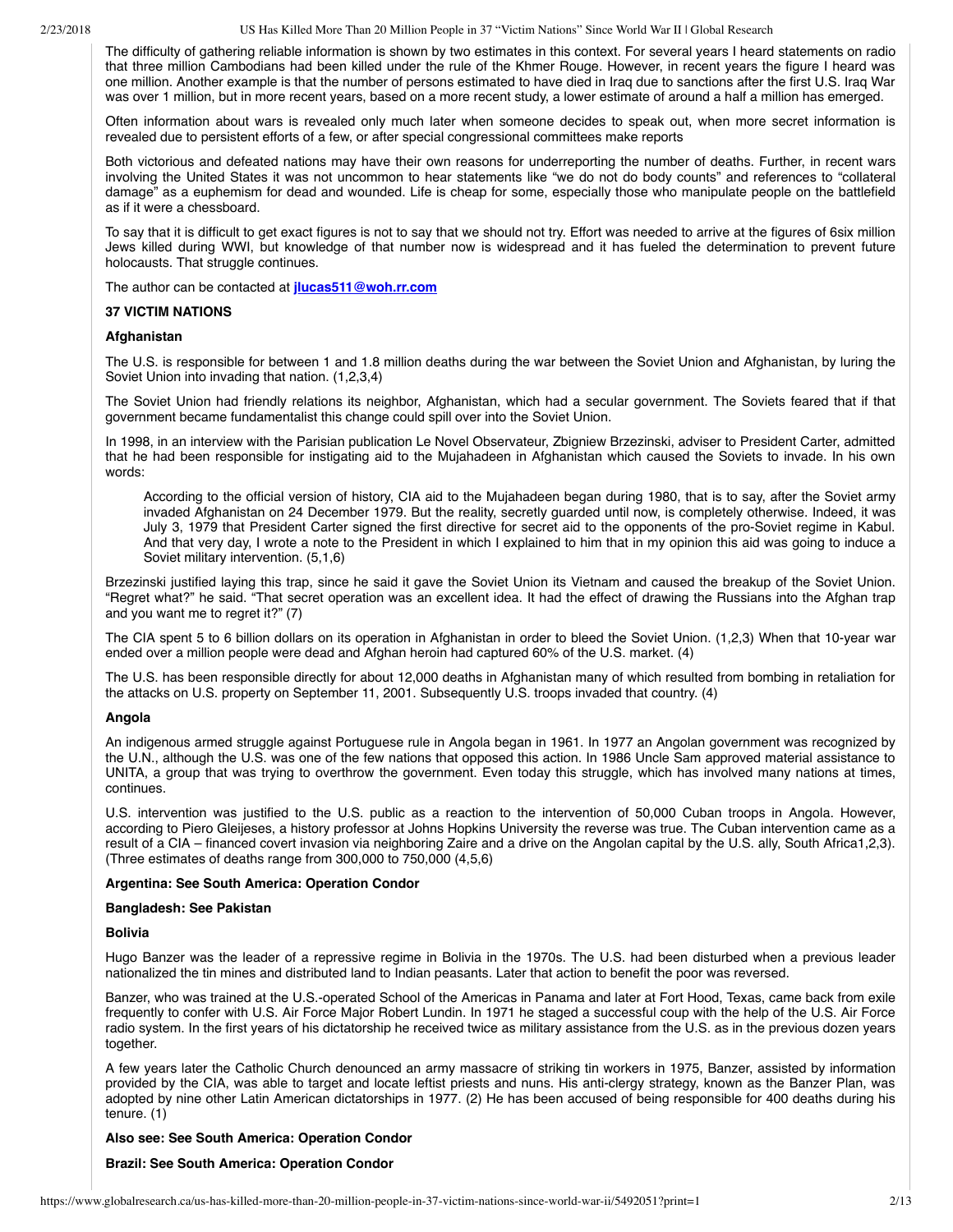# **Cambodia**

U.S. bombing of Cambodia had already been underway for several years in secret under the Johnson and Nixon administrations, but when President Nixon openly began bombing in preparation for a land assault on Cambodia it caused major protests in the U.S. against the Vietnam War.

There is little awareness today of the scope of these bombings and the human suffering involved.

Immense damage was done to the villages and cities of Cambodia, causing refugees and internal displacement of the population. This unstable situation enabled the Khmer Rouge, a small political party led by Pol Pot, to assume power. Over the years we have repeatedly heard about the Khmer Rouge's role in the deaths of millions in Cambodia without any acknowledgement being made this mass killing was made possible by the the U.S. bombing of that nation which destabilized it by death , injuries, hunger and dislocation of its people.

So the U.S. bears responsibility not only for the deaths from the bombings but also for those resulting from the activities of the Khmer Rouge – a total of about 2.5 million people. Even when Vietnam latrer invaded Cambodia in 1979 the CIA was still supporting the Khmer Rouge. (1,2,3)

## **Also see Vietnam**

# **Chad**

An estimated 40,000 people in Chad were killed and as many as 200,000 tortured by a government, headed by Hissen Habre who was brought to power in June, 1982 with the help of CIA money and arms. He remained in power for eight years. (1,2)

Human Rights Watch claimed that Habre was responsible for thousands of killings. In 2001, while living in Senegal, he was almost tried for crimes committed by him in Chad. However, a court there blocked these proceedings. Then human rights people decided to pursue the case in Belgium, because some of Habre's torture victims lived there. The U.S., in June 2003, told Belgium that it risked losing its status as host to NATO's headquarters if it allowed such a legal proceeding to happen. So the result was that the law that allowed victims to file complaints in Belgium for atrocities committed abroad was repealed. However, two months later a new law was passed which made special provision for the continuation of the case against Habre.

## **Chile**

The CIA intervened in Chile's 1958 and 1964 elections. In 1970 a socialist candidate, Salvador Allende, was elected president. The CIA wanted to incite a military coup to prevent his inauguration, but the Chilean army's chief of staff, General Rene Schneider, opposed this action. The CIA then planned, along with some people in the Chilean military, to assassinate Schneider. This plot failed and Allende took office. President Nixon was not to be dissuaded and he ordered the CIA to create a coup climate: "Make the economy scream," he said.

What followed were guerilla warfare, arson, bombing, sabotage and terror. ITT and other U.S. corporations with Chilean holdings sponsored demonstrations and strikes. Finally, on September 11, 1973 Allende died either by suicide or by assassination. At that time Henry Kissinger, U.S. Secretary of State, said the following regarding Chile: "I don't see why we need to stand by and watch a country go communist because of the irresponsibility of its own people." (1)

During 17 years of terror under Allende's successor, General Augusto Pinochet, an estimated 3,000 Chileans were killed and many others were tortured or "disappeared." (2,3,4,5)

#### **Also see South America: Operation Condor**

**China An estimated 900,000 Chinese died during the Korean War.**

## **For more information, See: Korea.**

## **Colombia**

One estimate is that 67,000 deaths have occurred from the 1960s to recent years due to support by the U.S. of Colombian state terrorism. (1)

According to a 1994 Amnesty International report, more than 20,000 people were killed for political reasons in Colombia since 1986, mainly by the military and its paramilitary allies. Amnesty alleged that "U.S.- supplied military equipment, ostensibly delivered for use against narcotics traffickers, was being used by the Colombian military to commit abuses in the name of "counter-insurgency." (2) In 2002 another estimate was made that 3,500 people die each year in a U.S. funded civilian war in Colombia. (3)

In 1996 Human Rights Watch issued a report "Assassination Squads in Colombia" which revealed that CIA agents went to Colombia in 1991 to help the military to train undercover agents in anti-subversive activity. (4,5)

In recent years the U.S. government has provided assistance under Plan Colombia. The Colombian government has been charged with using most of the funds for destruction of crops and support of the paramilitary group.

### **Cuba**

In the Bay of Pigs invasion of Cuba on April 18, 1961 which ended after 3 days, 114 of the invading force were killed, 1,189 were taken prisoners and a few escaped to waiting U.S. ships. (1) The captured exiles were quickly tried, a few executed and the rest sentenced to thirty years in prison for treason. These exiles were released after 20 months in exchange for \$53 million in food and medicine.

Some people estimate that the number of Cuban forces killed range from 2,000, to 4,000. Another estimate is that 1,800 Cuban forces were killed on an open highway by napalm. This appears to have been a precursor of the Highway of Death in Iraq in 1991 when U.S. forces mercilessly annihilated large numbers of Iraqis on a highway. (2)

## **Democratic Republic of Congo (formerly Zaire)**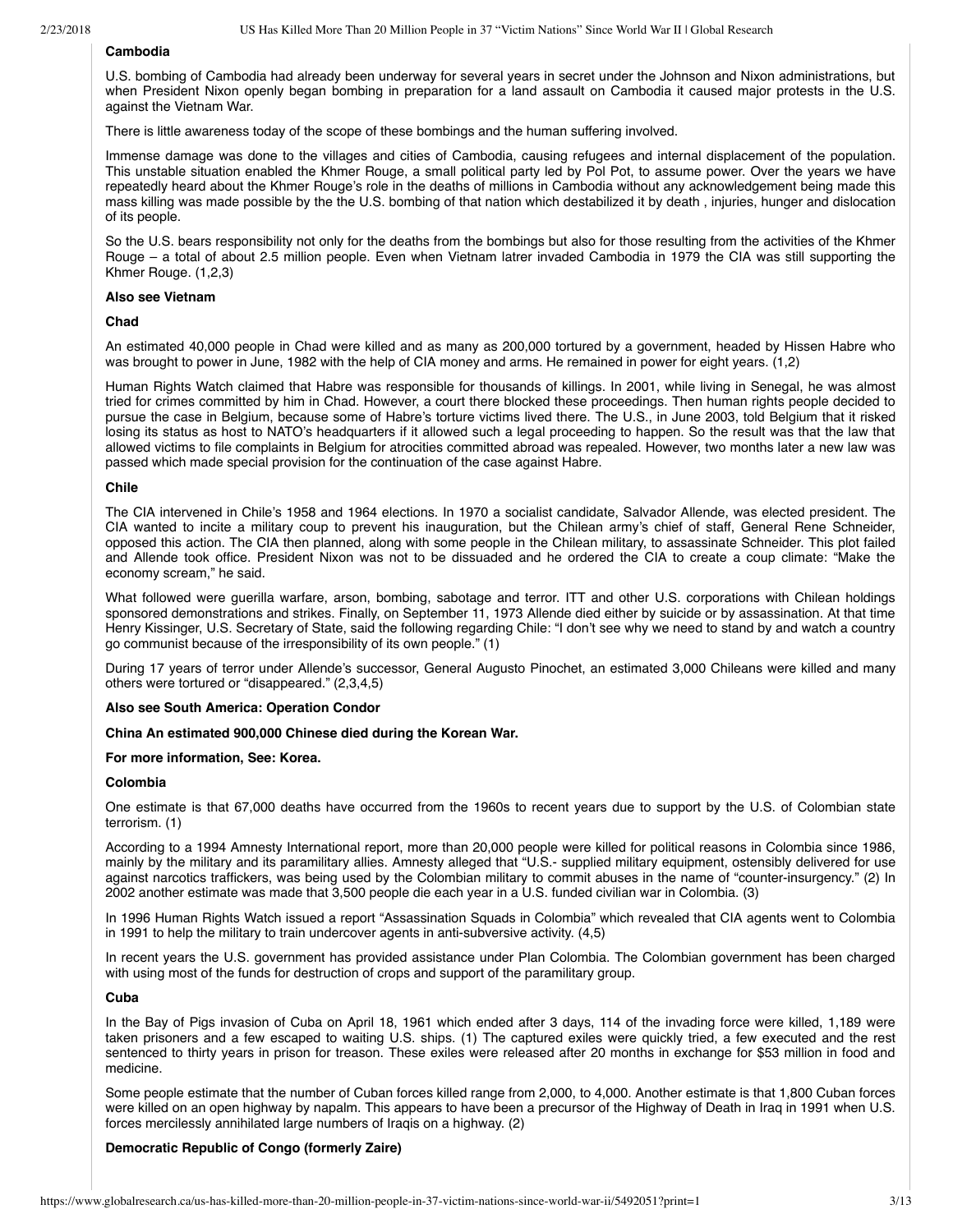The beginning of massive violence was instigated in this country in 1879 by its colonizer King Leopold of Belgium. The Congo's population was reduced by 10 million people over a period of 20 years which some have referred to as "Leopold's Genocide." (1) The U.S. has been responsible for about a third of that many deaths in that nation in the more recent past. (2)

In 1960 the Congo became an independent state with Patrice Lumumba being its first prime minister. He was assassinated with the CIA being implicated, although some say that his murder was actually the responsibility of Belgium. (3) But nevertheless, the CIA was planning to kill him. (4) Before his assassination the CIA sent one of its scientists, Dr. Sidney Gottlieb, to the Congo carrying "lethal biological material" intended for use in Lumumba's assassination. This virus would have been able to produce a fatal disease indigenous to the Congo area of Africa and was transported in a diplomatic pouch.

Much of the time in recent years there has been a civil war within the Democratic Republic of Congo, fomented often by the U.S. and other nations, including neighboring nations. (5)

In April 1977, Newsday reported that the CIA was secretly supporting efforts to recruit several hundred mercenaries in the U.S. and Great Britain to serve alongside Zaire's army. In that same year the U.S. provided \$15 million of military supplies to the Zairian President Mobutu to fend off an invasion by a rival group operating in Angola. (6)

In May 1979, the U.S. sent several million dollars of aid to Mobutu who had been condemned 3 months earlier by the U.S. State Department for human rights violations. (7) During the Cold War the U.S. funneled over 300 million dollars in weapons into Zaire (8,9) \$100 million in military training was provided to him. (2) In 2001 it was reported to a U.S. congressional committee that American companies, including one linked to former President George Bush Sr., were stoking the Congo for monetary gains. There is an international battle over resources in that country with over 125 companies and individuals being implicated. One of these substances is coltan, which is used in the manufacture of cell phones. (2)

## **Dominican Republic**

In 1962, Juan Bosch became president of the Dominican Republic. He advocated such programs as land reform and public works programs. This did not bode well for his future relationship with the U.S., and after only 7 months in office, he was deposed by a CIA coup. In 1965 when a group was trying to reinstall him to his office President Johnson said, "This Bosch is no good." Assistant Secretary of State Thomas Mann replied "He's no good at all. If we don't get a decent government in there, Mr. President, we get another Bosch. It's just going to be another sinkhole." Two days later a U.S. invasion started and 22,000 soldiers and marines entered the Dominican Republic and about 3,000 Dominicans died during the fighting. The cover excuse for doing this was that this was done to protect foreigners there. (1,2,3,4)

## **East Timor**

In December 1975, Indonesia invaded East Timor. This incursion was launched the day after U.S. President Gerald Ford and Secretary of State Henry Kissinger had left Indonesia where they had given President Suharto permission to use American arms, which under U.S. law, could not be used for aggression. Daniel Moynihan, U.S. ambassador to the UN. said that the U.S. wanted "things to turn out as they did." (1,2) The result was an estimated 200,000 dead out of a population of 700,000. (1,2)

Sixteen years later, on November 12, 1991, two hundred and seventeen East Timorese protesters in Dili, many of them children, marching from a memorial service, were gunned down by Indonesian Kopassus shock troops who were headed by U.S.- trained commanders Prabowo Subianto (son in law of General Suharto) and Kiki Syahnakri. Trucks were seen dumping bodies into the sea. (5)

## **El Salvador**

The civil war from 1981 to1992 in El Salvador was financed by \$6 billion in U.S. aid given to support the government in its efforts to crush a movement to bring social justice to the people in that nation of about 8 million people. (1)

During that time U.S. military advisers demonstrated methods of torture on teenage prisoners, according to an interview with a deserter from the Salvadoran army published in the New York Times. This former member of the Salvadoran National Guard testified that he was a member of a squad of twelve who found people who they were told were guerillas and tortured them. Part of the training he received was in torture at a U.S. location somewhere in Panama. (2)

About 900 villagers were massacred in the village of El Mozote in 1981. Ten of the twelve El Salvadoran government soldiers cited as participating in this act were graduates of the School of the Americas operated by the U.S. (2) They were only a small part of about 75,000 people killed during that civil war. (1)

According to a 1993 United Nations' Truth Commission report, over 96 % of the human rights violations carried out during the war were committed by the Salvadoran army or the paramilitary deaths squads associated with the Salvadoran army. (3)

That commission linked graduates of the School of the Americas to many notorious killings. The New York Times and the Washington Post followed with scathing articles. In 1996, the White House Oversight Board issued a report that supported many of the charges against that school made by Rev. Roy Bourgeois, head of the School of the Americas Watch. That same year the Pentagon released formerly classified reports indicating that graduates were trained in killing, extortion, and physical abuse for interrogations, false imprisonment and other methods of control. (4)

## **Grenada**

The CIA began to destabilize Grenada in 1979 after Maurice Bishop became president, partially because he refused to join the quarantine of Cuba. The campaign against him resulted in his overthrow and the invasion by the U.S. of Grenada on October 25, 1983, with about 277 people dying. (1,2) It was fallaciously charged that an airport was being built in Grenada that could be used to attack the U.S. and it was also erroneously claimed that the lives of American medical students on that island were in danger.

#### **Guatemala**

In 1951 Jacobo Arbenz was elected president of Guatemala. He appropriated some unused land operated by the United Fruit Company and compensated the company. (1,2) That company then started a campaign to paint Arbenz as a tool of an international conspiracy and hired about 300 mercenaries who sabotaged oil supplies and trains. (3) In 1954 a CIA-orchestrated coup put him out of office and he left the country. During the next 40 years various regimes killed thousands of people.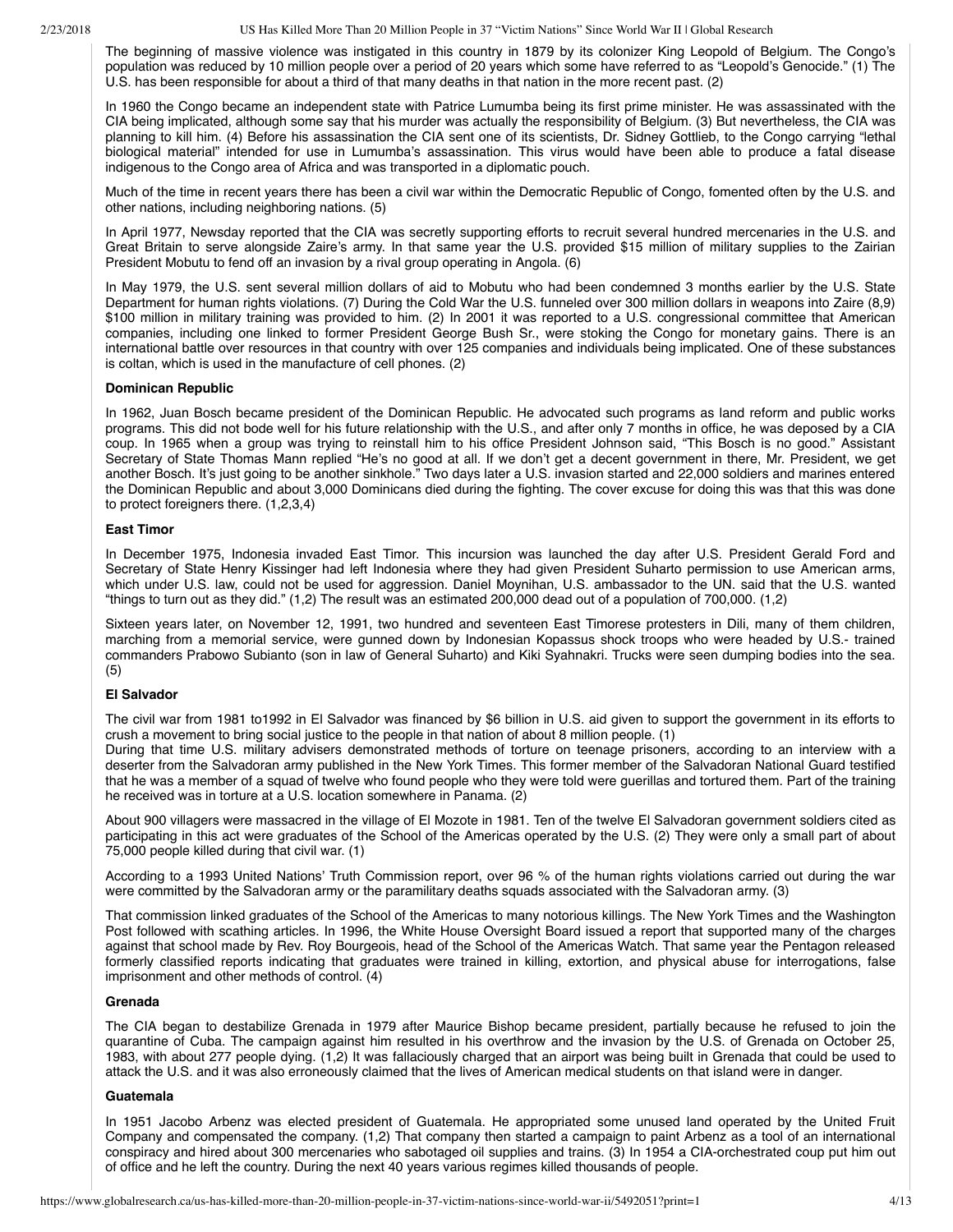In 1999 the Washington Post reported that an Historical Clarification Commission concluded that over 200,000 people had been killed during the civil war and that there had been 42,000 individual human rights violations, 29,000 of them fatal, 92% of which were committed by the army. The commission further reported that the U.S. government and the CIA had pressured the Guatemalan government into suppressing the guerilla movement by ruthless means. (4,5)

According to the Commission between 1981 and 1983 the military government of Guatemala – financed and supported by the U.S. government – destroyed some four hundred Mayan villages in a campaign of genocide. (4)

One of the documents made available to the commission was a 1966 memo from a U.S. State Department official, which described how a "safe house" was set up in the palace for use by Guatemalan security agents and their U.S. contacts. This was the headquarters for the Guatemalan "dirty war" against leftist insurgents and suspected allies. (2)

## **Haiti**

From 1957 to 1986 Haiti was ruled by Papa Doc Duvalier and later by his son. During that time their private terrorist force killed between 30,000 and 100,000 people. (1) Millions of dollars in CIA subsidies flowed into Haiti during that time, mainly to suppress popular movements, (2) although most American military aid to the country, according to William Blum, was covertly channeled through Israel.

Reportedly, governments after the second Duvalier reign were responsible for an even larger number of fatalities, and the influence on Haiti by the U.S., particularly through the CIA, has continued. The U.S. later forced out of the presidential office a black Catholic priest, Jean Bertrand Aristide, even though he was elected with 67% of the vote in the early 1990s. The wealthy white class in Haiti opposed him in this predominantly black nation, because of his social programs designed to help the poor and end corruption. (3) Later he returned to office, but that did not last long. He was forced by the U.S. to leave office and now lives in South Africa.

## **Honduras**

In the 1980s the CIA supported Battalion 316 in Honduras, which kidnapped, tortured and killed hundreds of its citizens. Torture equipment and manuals were provided by CIA Argentinean personnel who worked with U.S. agents in the training of the Hondurans. Approximately 400 people lost their lives. (1,2) This is another instance of torture in the world sponsored by the U.S. (3)

Battalion 316 used shock and suffocation devices in interrogations in the 1980s. Prisoners often were kept naked and, when no longer useful, killed and buried in unmarked graves. Declassified documents and other sources show that the CIA and the U.S. Embassy knew of numerous crimes, including murder and torture, yet continued to support Battalion 316 and collaborate with its leaders." (4)

Honduras was a staging ground in the early 1980s for the Contras who were trying to overthrow the socialist Sandinista government in Nicaragua. John D. Negroponte, currently Deputy Secretary of State, was our embassador when our military aid to Honduras rose from \$4 million to \$77.4 million per year. Negroponte denies having had any knowledge of these atrocities during his tenure. However, his predecessor in that position, Jack R. Binns, had reported in 1981 that he was deeply concerned at increasing evidence of officially sponsored/sanctioned assassinations. (5)

## **Hungary**

In 1956 Hungary, a Soviet satellite nation, revolted against the Soviet Union. During the uprising broadcasts by the U.S. Radio Free Europe into Hungary sometimes took on an aggressive tone, encouraging the rebels to believe that Western support was imminent, and even giving tactical advice on how to fight the Soviets. Their hopes were raised then dashed by these broadcasts which cast an even darker shadow over the Hungarian tragedy." (1) The Hungarian and Soviet death toll was about 3,000 and the revolution was crushed. (2)

## **Indonesia**

In 1965, in Indonesia, a coup replaced General Sukarno with General Suharto as leader. The U.S. played a role in that change of government. Robert Martens,a former officer in the U.S. embassy in Indonesia, described how U.S. diplomats and CIA officers provided up to 5,000 names to Indonesian Army death squads in 1965 and checked them off as they were killed or captured. Martens admitted that "I probably have a lot of blood on my hands, but that's not all bad. There's a time when you have to strike hard at a decisive moment." (1,2,3) Estimates of the number of deaths range from 500,000 to 3 million. (4,5,6)

From 1993 to 1997 the U.S. provided Jakarta with almost \$400 million in economic aid and sold tens of million of dollars of weaponry to that nation. U.S. Green Berets provided training for the Indonesia's elite force which was responsible for many of atrocities in East Timor. (3)

#### **Iran**

Iran lost about 262,000 people in the war against Iraq from 1980 to 1988. (1) See Iraq for more information about that war.

On July 3, 1988 the U.S. Navy ship, the Vincennes, was operating withing Iranian waters providing military support for Iraq during the Iran-Iraq war. During a battle against Iranian gunboats it fired two missiles at an Iranian Airbus, which was on a routine civilian flight. All 290 civilian on board were killed. (2,3)

#### **Iraq**

A. The Iraq-Iran War lasted from 1980 to 1988 and during that time there were about 105,000 Iraqi deaths according to the Washington Post. (1,2)

According to Howard Teicher, a former National Security Council official, the U.S. provided the Iraqis with billions of dollars in credits and helped Iraq in other ways such as making sure that Iraq had military equipment including biological agents This surge of help for Iraq came as Iran seemed to be winning the war and was close to Basra. (1) The U.S. was not adverse to both countries weakening themselves as a result of the war, but it did not appear to want either side to win.

## **B: The U.S.-Iraq War and the Sanctions Against Iraq extended from 1990 to 2003.**

Iraq invaded Kuwait on August 2, 1990 and the U.S. responded by demanding that Iraq withdraw, and four days later the U.N. levied international sanctions.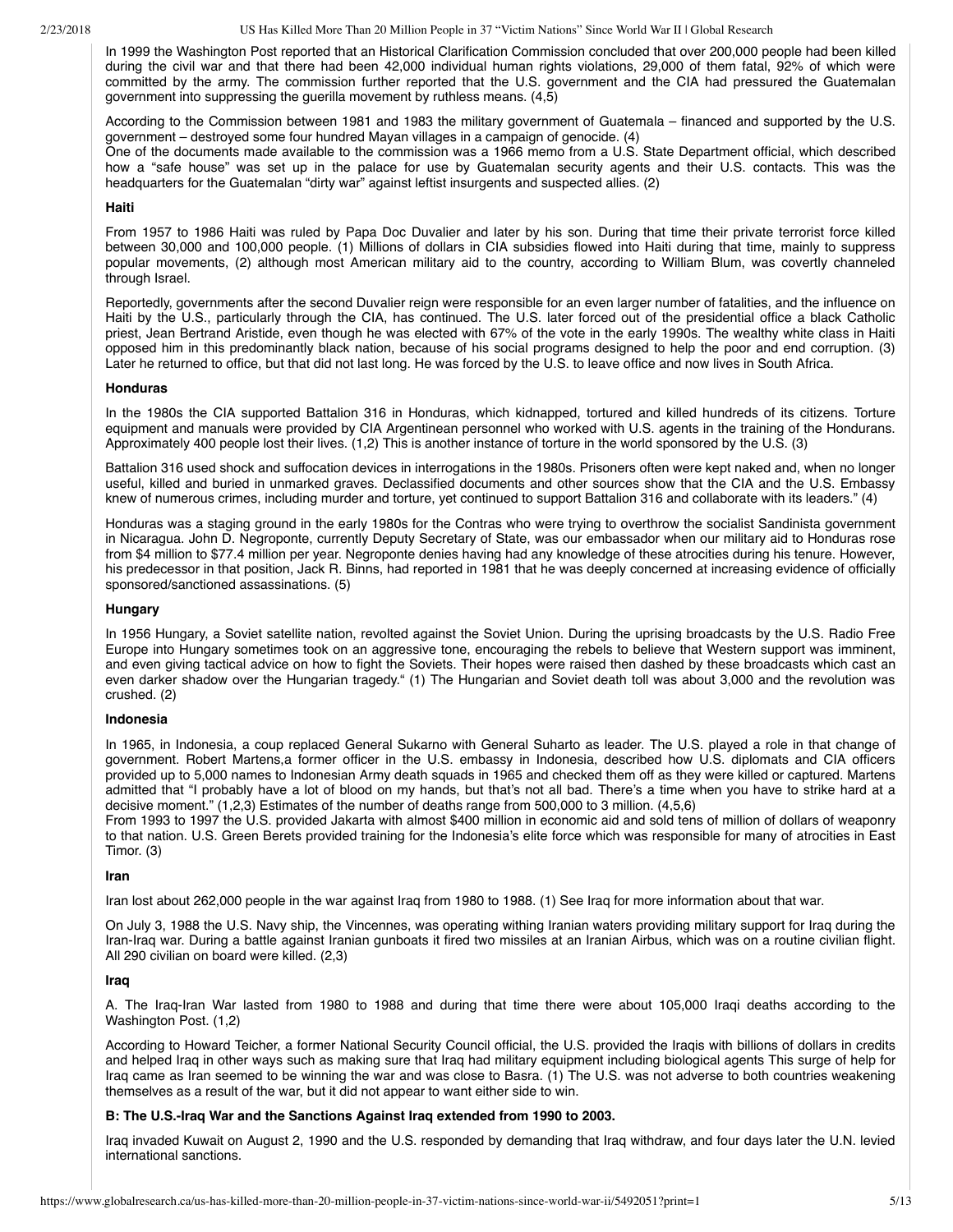Iraq had reason to believe that the U.S. would not object to its invasion of Kuwait, since U.S. Ambassador to Iraq, April Glaspie, had told Saddam Hussein that the U.S. had no position on the dispute that his country had with Kuwait. So the green light was given, but it seemed to be more of a trap.

As a part of the public relations strategy to energize the American public into supporting an attack against Iraq the daughter of the Kuwaiti ambassador to the U.S. falsely testified before Congress that Iraqi troops were pulling the plugs on incubators in Iraqi hospitals. (1) This contributed to a war frenzy in the U.S.

The U.S. air assault started on January 17, 1991 and it lasted for 42 days. On February 23 President H.W. Bush ordered the U.S. ground assault to begin. The invasion took place with much needless killing of Iraqi military personnel. Only about 150 American military personnel died compared to about 200,000 Iraqis. Some of the Iraqis were mercilessly killed on the Highway of Death and about 400 tons of depleted uranium were left in that nation by the U.S. (2,3)

Other deaths later were from delayed deaths due to wounds, civilians killed, those killed by effects of damage of the Iraqi water treatment facilities and other aspects of its damaged infrastructure and by the sanctions.

In 1995 the Food and Agriculture Organization of the U.N. reported that U.N sanctions against on Iraq had been responsible for the deaths of more than 560,000 children since 1990. (5)

Leslie Stahl on the TV Program 60 Minutes in 1996 mentioned to Madeleine Albright, U.S. Ambassador to the U.N. "We have heard that a half million children have died. I mean, that's more children than died in Hiroshima. And – and you know, is the price worth it?" Albright replied "I think this is a very hard choice, but the price – we think is worth it."  $(4)$ 

In 1999 UNICEF reported that 5,000 children died each month as a result of the sanction and the War with the U.S. (6)

Richard Garfield later estimated that the more likely number of excess deaths among children under five years of age from 1990 through March 1998 to be 227,000 – double those of the previous decade. Garfield estimated that the numbers to be 350,000 through 2000 (based in part on result of another study). (7)

However, there are limitations to his study. His figures were not updated for the remaining three years of the sanctions. Also, two other somewhat vulnerable age groups were not studied: young children above the age of five and the elderly.

All of these reports were considerable indicators of massive numbers of deaths which the U.S. was aware of and which was a part of its strategy to cause enough pain and terror among Iraqis to cause them to revolt against their government.

## **C: Iraq-U.S. War started in 2003 and has not been concluded**

Just as the end of the Cold War emboldened the U.S. to attack Iraq in 1991 so the attacks of September 11, 2001 laid the groundwork for the U.S. to launch the current war against Iraq. While in some other wars we learned much later about the lies that were used to deceive us, some of the deceptions that were used to get us into this war became known almost as soon as they were uttered. There were no weapons of mass destruction, we were not trying to promote democracy, we were not trying to save the Iraqi people from a dictator.

The total number of Iraqi deaths that are a result of our current Iraq against Iraq War is 654,000, of which 600,000 are attributed to acts of violence, according to Johns Hopkins researchers. (1,2)

Since these deaths are a result of the U.S. invasion, our leaders must accept responsibility for them.

## **Israeli-Palestinian War**

About 100,000 to 200,000 Israelis and Palestinians, but mostly the latter, have been killed in the struggle between those two groups. The U.S. has been a strong supporter of Israel, providing billions of dollars in aid and supporting its possession of nuclear weapons.  $(1,2)$ 

## **Korea, North and South**

The Korean War started in 1950 when, according to the Truman administration, North Korea invaded South Korea on June 25th. However, since then another explanation has emerged which maintains that the attack by North Korea came during a time of many border incursions by both sides. South Korea initiated most of the border clashes with North Korea beginning in 1948. The North Korea government claimed that by 1949 the South Korean army committed 2,617 armed incursions. It was a myth that the Soviet Union ordered North Korea to attack South Korea. (1,2)

The U.S. started its attack before a U.N. resolution was passed supporting our nation's intervention, and our military forces added to the mayhem in the war by introducing the use of napalm. (1)

During the war the bulk of the deaths were South Koreans, North Koreans and Chinese. Four sources give deaths counts ranging from 1.8 to 4.5 million. (3,4,5,6) Another source gives a total of 4 million but does not identify to which nation they belonged. (7)

John H. Kim, a U.S. Army veteran and the Chair of the Korea Committee of Veterans for Peace, stated in an article that during the Korean War "the U.S. Army, Air Force and Navy were directly involved in the killing of about three million civilians – both South and North Koreans – at many locations throughout Korea…It is reported that the U.S. dropped some 650,000 tons of bombs, including 43,000 tons of napalm bombs, during the Korean War." It is presumed that this total does not include Chinese casualties.

Another source states a total of about 500,000 who were Koreans and presumably only military. (8,9)

# **Laos**

From 1965 to 1973 during the Vietnam War the U.S. dropped over two million tons of bombs on Laos – more than was dropped in WWII by both sides. Over a quarter of the population became refugees. This was later called a "secret war," since it occurred at the same time as the Vietnam War, but got little press. Hundreds of thousands were killed. Branfman make the only estimate that I am aware of , stating that hundreds of thousands died. This can be interpeted to mean that at least 200,000 died. (1,2,3)

U.S. military intervention in Laos actually began much earlier. A civil war started in the 1950s when the U.S. recruited a force of 40,000 Laotians to oppose the Pathet Lao, a leftist political party that ultimately took power in 1975.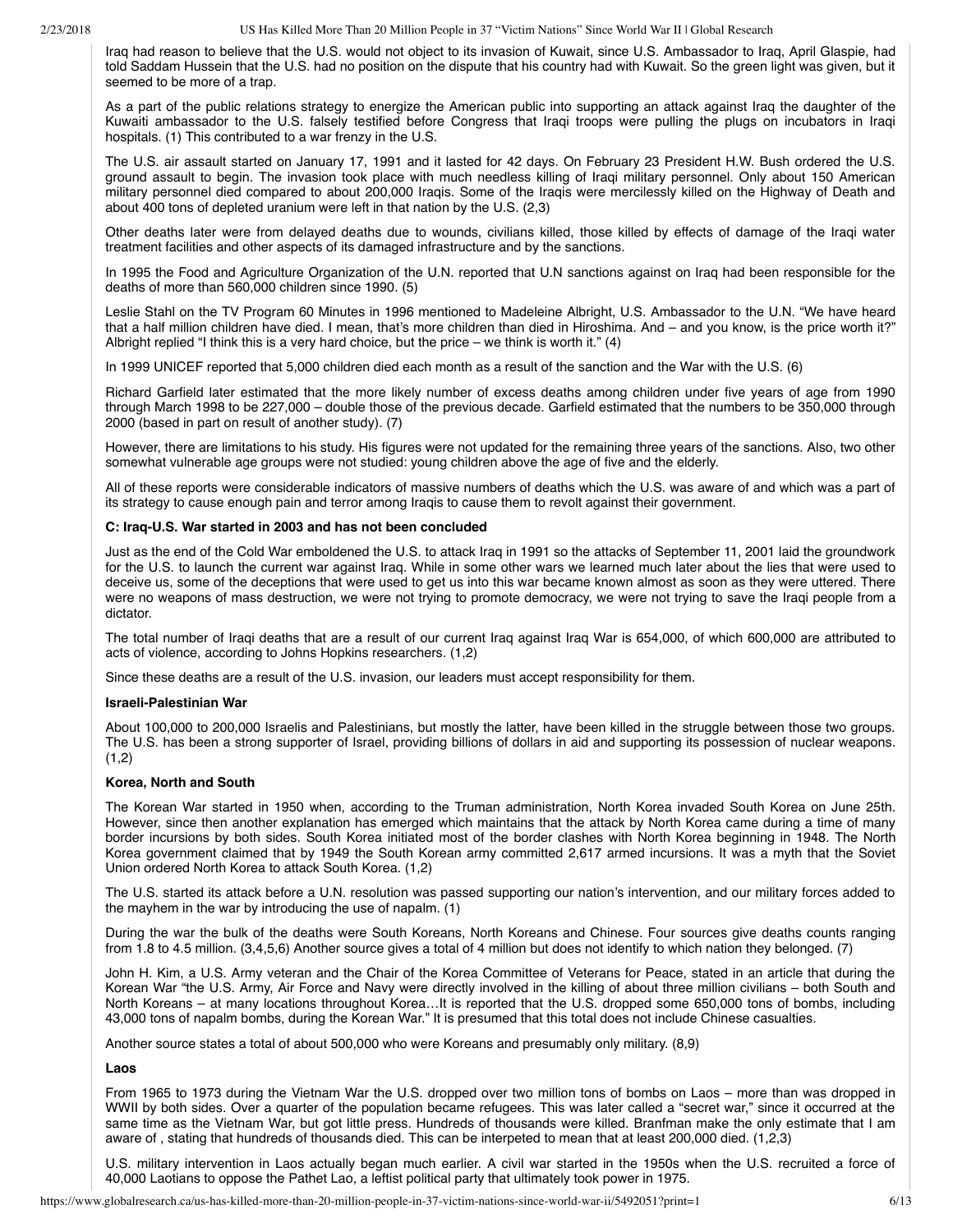# **Also See Vietnam**

# **Nepal**

Between 8,000 and 12,000 Nepalese have died since a civil war broke out in 1996. The death rate, according to Foreign Policy in Focus, sharply increased with the arrival of almost 8,400 American M-16 submachine guns (950 rpm) and U.S. advisers. Nepal is 85 percent rural and badly in need of land reform. Not surprisingly 42 % of its people live below the poverty level. (1,2)

In 2002, after another civil war erupted, President George W. Bush pushed a bill through Congress authorizing \$20 million in military aid to the Nepalese government. (3)

## **Nicaragua**

In 1981 the Sandinistas overthrew the Somoza government in Nicaragua, (1) and until 1990 about 25,000 Nicaraguans were killed in an armed struggle between the Sandinista government and Contra rebels who were formed from the remnants of Somoza's national government. The use of assassination manuals by the Contras surfaced in 1984. (2,3)

The U.S. supported the victorious government regime by providing covert military aid to the Contras (anti-communist guerillas) starting in November, 1981. But when Congress discovered that the CIA had supervised acts of sabotage in Nicaragua without notifying Congress, it passed the Boland Amendment in 1983 which prohibited the CIA, Defense Department and any other government agency from providing any further covert military assistance. (4)

But ways were found to get around this prohibition. The National Security Council, which was not explicitly covered by the law, raised private and foreign funds for the Contras. In addition, arms were sold to Iran and the proceeds were diverted from those sales to the Contras engaged in the insurgency against the Sandinista government. (5) Finally, the Sandinistas were voted out of office in 1990 by voters who thought that a change in leadership would placate the U.S., which was causing misery to Nicaragua's citizenry by it support of the Contras.

## **Pakistan**

In 1971 West Pakistan, an authoritarian state supported by the U.S., brutally invaded East Pakistan. The war ended after India, whose economy was staggering after admitting about 10 million refugees, invaded East Pakistan (now Bangladesh) and defeated the West Pakistani forces. (1)

Millions of people died during that brutal struggle, referred to by some as genocide committed by West Pakistan. That country had long been an ally of the U.S., starting with \$411 million provided to establish its armed forces which spent 80% of its budget on its military. \$15 million in arms flowed into W. Pakistan during the war. (2,3,4)

Three sources estimate that 3 million people died and (5,2,6) one source estimates 1.5 million. (3)

#### **Panama**

In December, 1989 U.S. troops invaded Panama, ostensibly to arrest Manuel Noriega, that nation's president. This was an example of the U.S. view that it is the master of the world and can arrest anyone it wants to. For a number of years before that he had worked for the CIA, but fell out of favor partially because he was not an opponent of the Sandinistas in Nicaragua. (1) It has been estimated that between 500 and 4,000 people died. (2,3,4)

## **Paraguay: See South America: Operation Condor**

#### **Philippines**

The Philippines were under the control of the U.S. for over a hundred years. In about the last 50 to 60 years the U.S. has funded and otherwise helped various Philippine governments which sought to suppress the activities of groups working for the welfare of its people. In 1969 the Symington Committee in the U.S. Congress revealed how war material was sent there for a counter-insurgency campaign. U.S. Special Forces and Marines were active in some combat operations. The estimated number of persons that were executed and disappeared under President Fernando Marcos was over 100,000. (1,2)

#### **South America: Operation Condor**

This was a joint operation of 6 despotic South American governments (Argentina, Bolivia, Brazil, Chile, Paraguay and Uruguay) to share information about their political opponents. An estimated 13,000 people were killed under this plan. (1)

It was established on November 25, 1975 in Chile by an act of the Interamerican Reunion on Military Intelligence. According to U.S. embassy political officer, John Tipton, the CIA and the Chilean Secret Police were working together, although the CIA did not set up the operation to make this collaboration work. Reportedly, it ended in 1983. (2)

On March 6, 2001 the New York Times reported the existence of a recently declassified State Department document revealing that the United States facilitated communications for Operation Condor. (3)

#### **Sudan**

Since 1955, when it gained its independence, Sudan has been involved most of the time in a civil war. Until about 2003 approximately 2 million people had been killed. It not known if the death toll in Darfur is part of that total.

Human rights groups have complained that U.S. policies have helped to prolong the Sudanese civil war by supporting efforts to overthrow the central government in Khartoum. In 1999 U.S. Secretary of State Madeleine Albright met with the leader of the Sudan People's Liberation Army (SPLA) who said that she offered him food supplies if he would reject a peace plan sponsored by Egypt and Libya.

In 1978 the vastness of Sudan's oil reservers was discovered and within two years it became the sixth largest recipient of U.S, military aid. It's reasonable to assume that if the U.S. aid a government to come to power it will feel obligated to give the U.S. part of the oil pie.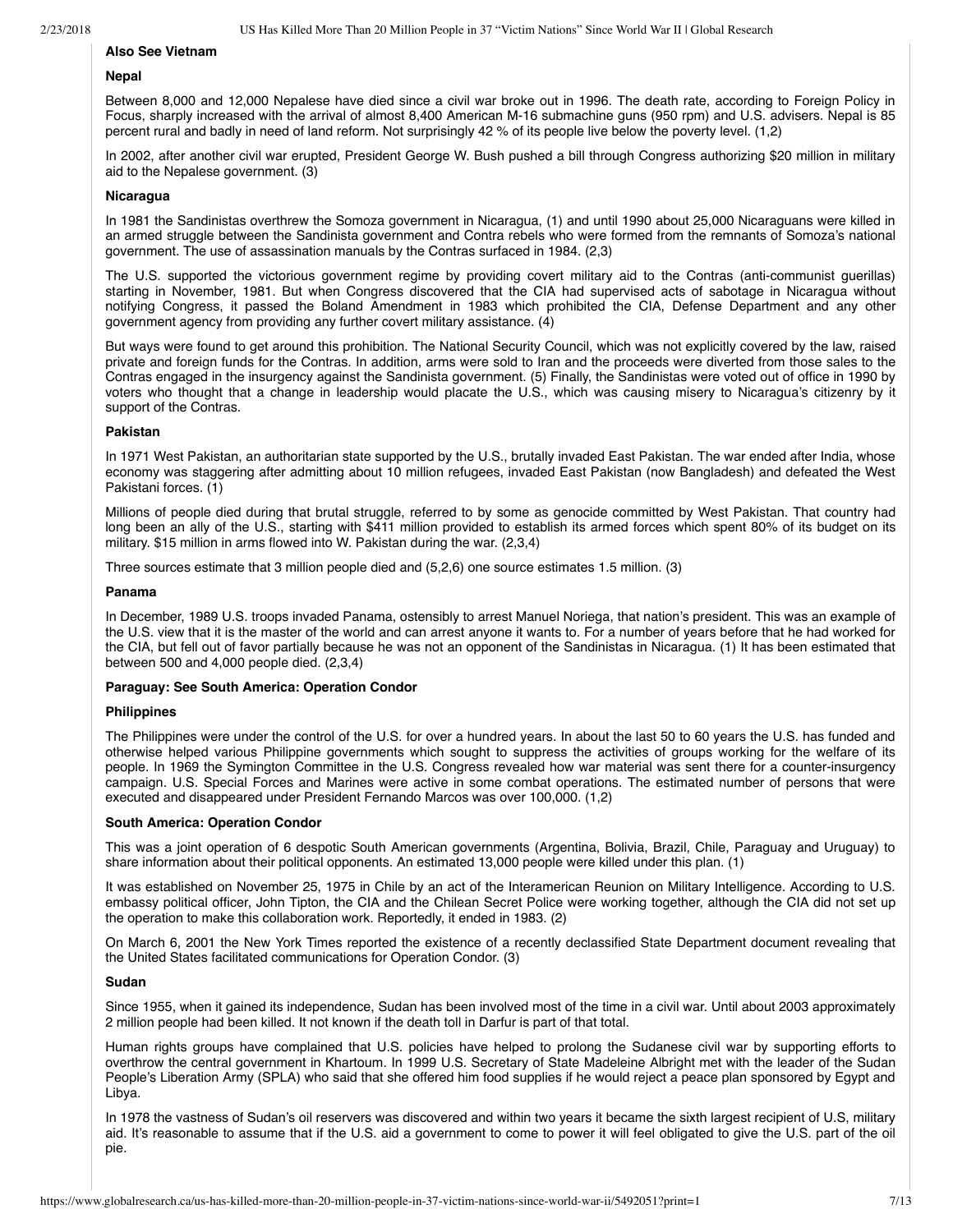A British group, Christian Aid, has accused foreign oil companies of complicity in the depopulation of villages. These companies – not American – receive government protection and in turn allow the government use of its airstrips and roads.

In August 1998 the U.S. bombed Khartoum, Sudan with 75 cruise míssiles. Our government said that the target was a chemical weapons factory owned by Osama bin Laden. Actually, bin Laden was no longer the owner, and the plant had been the sole supplier of pharmaceutical supplies for that poor nation. As a result of the bombing tens of thousands may have died because of the lack of medicines to treat malaria, tuberculosis and other diseases. The U.S. settled a lawsuit filed by the factory's owner. (1,2)

## **Uruguay: See South America: Operation Condor**

## **Vietnam**

In Vietnam, under an agreement several decades ago, there was supposed to be an election for a unified North and South Vietnam. The U.S. opposed this and supported the Diem government in South Vietnam. In August, 1964 the CIA and others helped fabricate a phony Vietnamese attack on a U.S. ship in the Gulf of Tonkin and this was used as a pretext for greater U.S. involvement in Vietnam. (1)

During that war an American assassination operation,called Operation Phoenix, terrorized the South Vietnamese people, and during the war American troops were responsible in 1968 for the mass slaughter of the people in the village of My Lai.

According to a Vietnamese government statement in 1995 the number of deaths of civilians and military personnel during the Vietnam War was 5.1 million. (2)

Since deaths in Cambodia and Laos were about 2.7 million (See Cambodia and Laos) the estimated total for the Vietnam War is 7.8 million.

The Virtual Truth Commission provides a total for the war of 5 million, (3) and Robert McNamara, former Secretary Defense, according to the New York Times Magazine says that the number of Vietnamese dead is 3.4 million. (4,5)

## **Yugoslavia**

Yugoslavia was a socialist federation of several republics. Since it refused to be closely tied to the Soviet Union during the Cold War, it gained some suport from the U.S. But when the Soviet Union dissolved, Yugoslavia's usefulness to the U.S. ended, and the U.S and Germany worked to convert its socialist economy to a capitalist one by a process primarily of dividing and conquering. There were ethnic and religious differences between various parts of Yugoslavia which were manipulated by the U.S. to cause several wars which resulted in the dissolution of that country.

From the early 1990s until now Yugoslavia split into several independent nations whose lowered income, along with CIA connivance, has made it a pawn in the hands of capitalist countries. (1) The dissolution of Yugoslavia was caused primarily by the U.S. (2)

Here are estimates of some, if not all, of the internal wars in Yugoslavia. All wars: 107,000; (3,4)

Bosnia and Krajina: 250,000; (5) Bosnia: 20,000 to 30,000; (5) Croatia: 15,000; (6) and

Kosovo: 500 to 5,000. (7)

# **NOTES**

Afghanistan

1.Mark Zepezauer, Boomerang (Monroe, Maine: Common Courage Press, 2003), p.135.

2.Chronology of American State Terrorism [http://www.intellnet.org/resources/american\\_](http://www.intellnet.org/resources/american_terrorism/ChronologyofTerror.html%20) terrorism/ChronologyofTerror.html

3.Soviet War in Afghanistan [http://en.wikipedia.org/wiki/Soviet\\_war\\_in\\_Afghanistan](http://en.wikipedia.org/wiki/Soviet_war_in_Afghanistan%20)

4.Mark Zepezauer, The CIA'S Greatest Hits (Monroe, Maine: Common Courage Press, 1994), p.76

5.U.S Involvement in Afghanistan, Wikipedia [http://en.wikipedia.org/wiki/Soviet\\_war\\_in Afghanistan\)](http://en.wikipedia.org/wiki/Soviet_war_in%20Afghanistan)%20)

6.The CIA's Intervention in Afghanistan, Interview with Zbigniew Brzezinski, Le Nouvel Observateur, Paris, 15-21 January 1998, Posted at globalresearch.ca 15 October 2001, [http://www.globalresearch.ca/articles/BRZ110A.html](http://www.globalresearch.ca/articles/BRZ110A.html%20)

7.William Blum, Rogue State (Monroe, Maine: Common Courage Press, 2000), p.5

8.Unknown News,<http://www.unknownnews.net/casualtiesw.html>

## **Angola**

1.Howard W. French "From Old Files, a New Story of the U.S. Role in the Angolan War" New York Times 3/31/02

2.Angolan Update, American Friends Service Committee FS, 11/1/99 flyer.

3.Norman Solomon, War Made Easy, (John Wiley & Sons, 2005) p. 82-83.

4.Lance Selfa, U.S. Imperialism, A Century of Slaughter, International Socialist Review Issue 7, Spring 1999 (as appears in Third world Traveler www. thirdworldtraveler.com/American\_Empire/Century\_Imperialism.html)

5. Jeffress Ramsay, Africa , (Dushkin/McGraw Hill Guilford Connecticut), 1997, p. 144-145.

6.Mark Zepezauer, The CIA'S Greatest Hits (Monroe, Maine: Common Courage Press, 1994), p.54.

Argentina : See South America: Operation Condor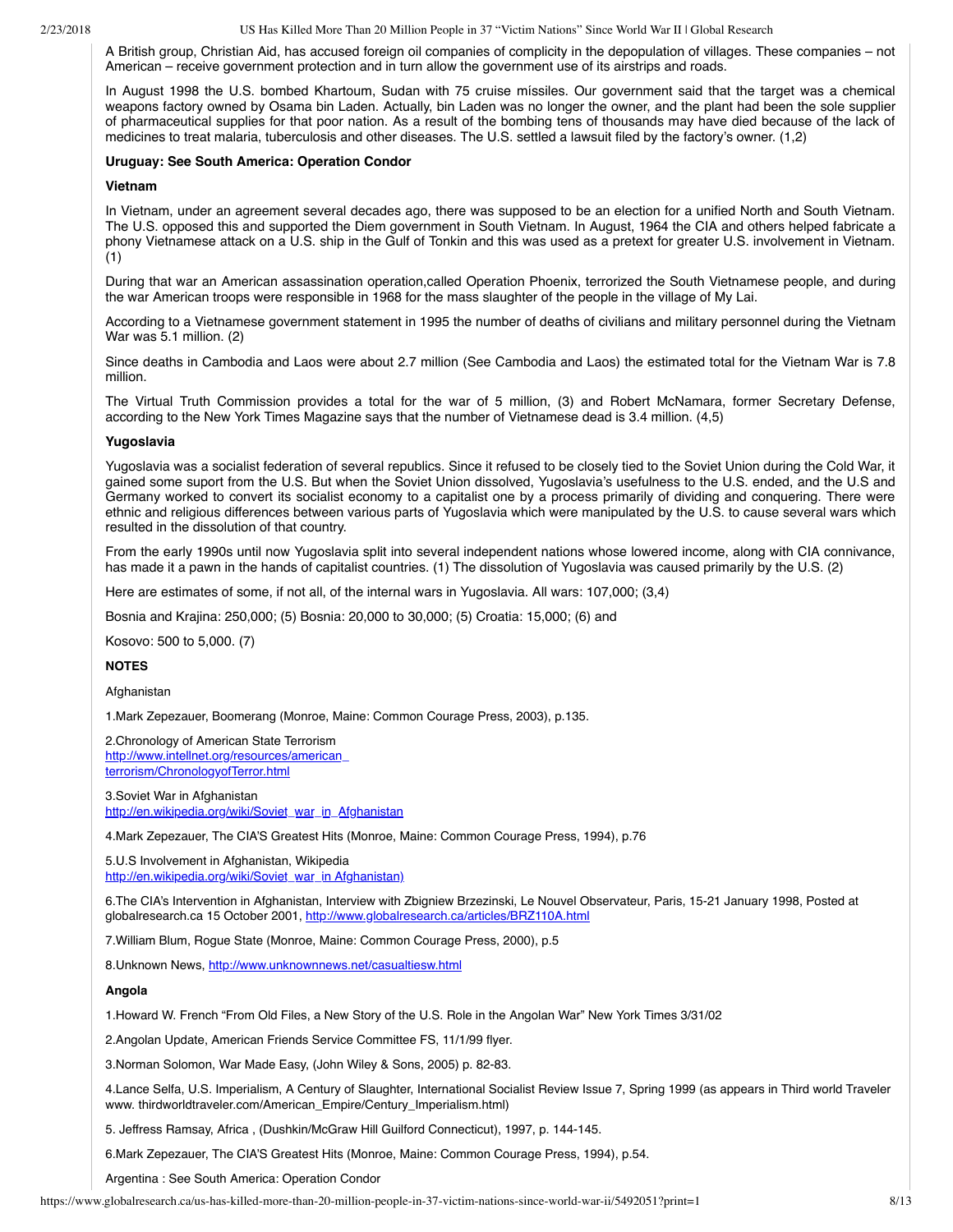# **Bolivia**

1. Phil Gunson, Guardian, 5/6/02, [http://www.guardian.co.uk/archive /article/0,4273,41-07884,00.html](http://www.guardian.co.uk/archive%20/article/0,4273,41-07884,00.html)

2.Jerry Meldon, Return of Bolilvia's Drug – Stained Dictator, Consortium[,www.consortiumnews.com/archives/story40.html.](http://www.consortiumnews.com/archives/story40.html)

#### **Brazil See South America: Operation Condor**

#### **Cambodia**

1.Virtual Truth Commissiion <http://www.geocities.com/~virtualtruth/> .

2.David Model, President Richard Nixon, Henry Kissinger, and the Bombing of Cambodia excerpted from the book Lying for Empire How to Commit War Crimes With A Straight Face, Common Courage Press, 2005, pape[rhttp://thirdworldtraveler.com/American\\_Empire/Nixon\\_Cambodia\\_LFE.html.](http://thirdworldtraveler.com/American_Empire/Nixon_Cambodia_LFE.html)

3. Noam Chomsky, Chomsky on Cambodia under Pol Pot, etc., [http//zmag.org/forums/chomcambodforum.htm](http://www.countercurrents.org/http//zmag.org/forums/chomcambodforum.htm).

#### **Chad**

1.William Blum, Rogue State (Monroe, Maine: Common Courage Press, 2000), p. 151-152 .

[2.Richard Keeble, Crimes Against Humanity in Chad, Znet/Activism 12/4/06http://www.zmag.org/content/print\\_article.cfm?](http://www.zmag.org/content/print_article.cfm?itemID=11560§ionID=1) itemID=11560&sectionID=1).

## **Chile**

1.Parenti, Michael, The Sword and the Dollar (New York, St. Martin's Press, 1989) p. 56.

2.William Blum, Rogue State (Monroe, Maine: Common Courage Press, 2000), p. 142-143.

3.Moreorless: Heroes and Killers of the 20th Century, Augusto Pinochet Ugarte,

[http://www.moreorless.au.com/killers/pinochet.html](http://www.moreorless.au.com/killers/pinochet.html%20)

4.Associated Press,Pincohet on 91st Birthday, Takes Responsibility for Regimes's Abuses, Dayton Daily News 11/26/06

5.Chalmers Johnson, Blowback, The Costs and Consequences of American Empire (New York: Henry Holt and Company, 2000), p. 18.

#### **China: See Korea**

## **Colombia**

1.Chronology of American State Terrorism, p.2

[http://www.intellnet.org/resources/american\\_terrorism/ChronologyofTerror.html\).](http://www.intellnet.org/resources/american_terrorism/ChronologyofTerror.html))

2.William Blum, Rogue State (Monroe, Maine: Common Courage Press, 2000), p. 163.

3.Millions Killed by Imperialism Washington Post May 6, 2002)[http://www.etext.org./Politics/MIM/rail/impkills.html](http://www.etext.org./Politics/MIM/rail/impkills.html%20)

4.Gabriella Gamini, CIA Set Up Death Squads in Colombia Times Newspapers Limited, Dec. 5, 1996,[www.edu/CommunicationsStudies/ben/news/cia/961205.death.html\)](http://www.edu/CommunicationsStudies/ben/news/cia/961205.death.html).

5.Virtual Truth Commission, 1991

Human Rights Watch Report: Colombia's Killer Networks–The Military-Paramilitary Partnership).

## **Cuba**

1.St. James Encyclopedia of Popular Culture – on Bay of Pigs Invasion[http://bookrags.com/Bay\\_of\\_Pigs\\_Invasion.](http://bookrags.com/Bay_of_Pigs_Invasion)

2. Wikipedia [http://bookrags.com/Bay\\_of\\_Pigs\\_Invasion#Casualties](http://bookrags.com/Bay_of_Pigs_Invasion#Casualties).

# **Democratic Republic of Congo (Formerly Zaire)**

1.F. Jeffress Ramsey, Africa (Guilford Connecticut, 1997), p. 85

2. Anup Shaw The Democratic Republic of Congo, 10/31/2003[\)http://www.globalissues.org/Geopolitics/Africa/DRC.asp](http://www.globalissues.org/Geopolitics/Africa/DRC.asp))

3.Kevin Whitelaw, A Killing in Congo, U. S. News and World Repor[thttp://www.usnews.com/usnews/doubleissue/mysteries/patrice.htm](http://www.usnews.com/usnews/doubleissue/mysteries/patrice.htm%20)

4.William Blum, Killing Hope (Monroe, Maine: Common Courage Press, 1995), p 158-159.

5.Ibid.,p. 260

6.Ibid.,p. 259

7.Ibid.,p.262

8.David Pickering, "World War in Africa, 6/26/02, [www.9-11peace.org/bulletin.php3](http://www.9-11peace.org/bulletin.php3)

9.William D. Hartung and Bridget Moix, Deadly Legacy; U.S. Arms to Africa and the Congo War, Arms Trade Resource Center, January , 2000[www.worldpolicy.org/projects/arms/reports/congo.htm](http://www.worldpolicy.org/projects/arms/reports/congo.htm)

**Dominican Republic**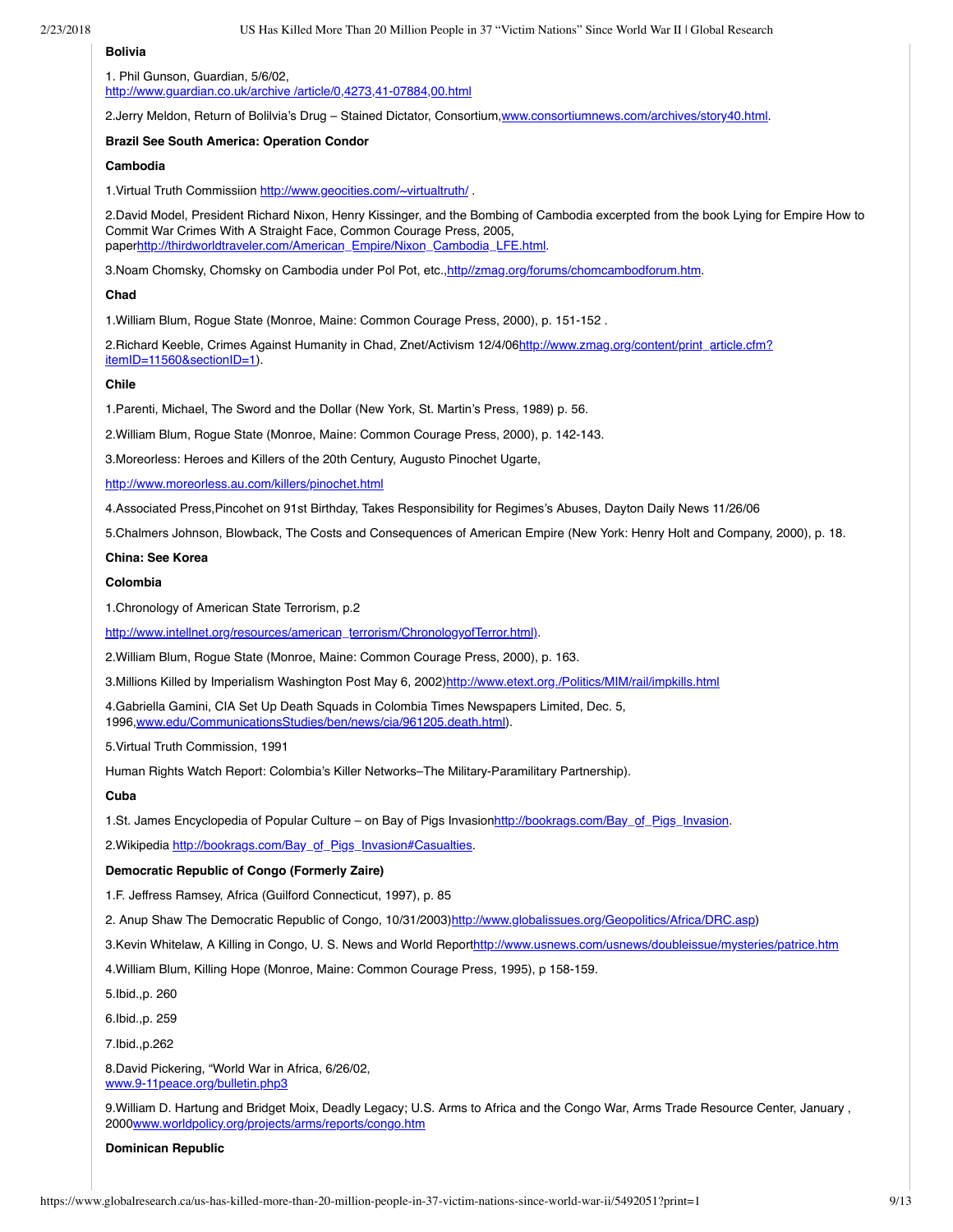| 2/23/2018 | US Has Killed More Than 20 Million People in 37 "Victim Nations" Since World War II   Global Research                                                                                                   |
|-----------|---------------------------------------------------------------------------------------------------------------------------------------------------------------------------------------------------------|
|           | 1. Norman Solomon, (untitled) Baltimore Sun April 26, 2005<br>http://www.globalpolicy.org/empire/history/2005/0426spincycle.htm<br>Intervention Spin Cycle                                              |
|           | 2. Wikipedia. http://en.wikipedia.org/wiki/Operation Power Pack                                                                                                                                         |
|           | 3. William Blum, Killing Hope (Monroe, Maine: Common Courage Press, 1995), p. 175.                                                                                                                      |
|           | 4. Mark Zepezauer, The CIA'S Greatest Hits (Monroe, Maine: Common Courage Press, 1994), p.26-27.                                                                                                        |
|           | <b>East Timor</b>                                                                                                                                                                                       |
|           | 1. Virtual Truth Commission, http://www.geocities.com/~virtualtruth/date4.htm                                                                                                                           |
|           | 2. Matthew Jardine, Unraveling Indonesia, Nonviolent Activist, 1997)                                                                                                                                    |
|           | 3. Chronology of American State Terrorismhttp://www.intellnet.org/resources/american_terrorism/ChronologyofTerror.html                                                                                  |
|           | 4. William Blum, Killing Hope (Monroe, Maine: Common Courage Press, 1995), p. 197.                                                                                                                      |
|           | 5.US trained butchers of Timor, The Guardian, London. Cited by The Drudge Report, September 19,<br>1999. http://www.geocities.com/~virtualtruth/indon.htm                                               |
|           | <b>El Salvador</b>                                                                                                                                                                                      |
|           | 1. Robert T. Buckman, Latin America 2003, (Stryker-Post Publications Baltimore 2003) p. 152-153.                                                                                                        |
|           | 2. William Blum, Rogue State (Monroe, Maine: Common Courage Press, 2000), p. 54-55.                                                                                                                     |
|           | 3. El Salvador, Wikipediahttp://en.wikipedia.org/wiki/El Salvador#The 20th century and beyond)                                                                                                          |
|           | 4. Virtual Truth Commissiion http://www.geocities.com/~virtualtruth/                                                                                                                                    |
|           | Grenada                                                                                                                                                                                                 |
|           | 1. Mark Zepezauer, The CIA'S Greatest Hits (Monroe, Maine: Common Courage Press, 1994), p. 66-67.                                                                                                       |
|           | 2. Stephen Zunes, The U.S. Invasion of Grenada, http://wwwfpif.org/papers/grenada2003.html                                                                                                              |
|           | Guatemala                                                                                                                                                                                               |
|           | 1. Virtual Truth Commissiion http://www.geocities.com/~virtualtruth/                                                                                                                                    |
|           | 2.Ibid.                                                                                                                                                                                                 |
|           | 3. Mark Zepezauer, The CIA'S Greatest Hits (Monroe, Maine: Common Courage Press, 1994), p.2-13.                                                                                                         |
|           | 4. Robert T. Buckman, Latin America 2003 (Stryker-Post Publications Baltimore 2003) p. 162.                                                                                                             |
|           | 5. Douglas Farah, Papers Show U.S. Role in Guatemalan Abuses, Washington Post Foreign Service, March 11, 1999, A 26<br>Haiti                                                                            |
|           | 1. Francois Duvalier, http://en.wikipedia.org/wiki/Fran%C3%A7ois_Duvalier#Reign_of_terror).                                                                                                             |
|           | 2. Mark Zepezauer, The CIA'S Greatest Hits (Monroe, Maine: Common Courage Press, 1994), p 87.                                                                                                           |
|           | 3. William Blum, Haiti 1986-1994: Who Will Rid Me of This Turbulent Priest, http://www.doublestandards.org/blum8.html                                                                                   |
|           | Honduras                                                                                                                                                                                                |
|           | 1. William Blum, Rogue State (Monroe, Maine: Common Courage Press, 2000), p. 55.                                                                                                                        |
|           | 2. Reports by Country: Honduras, Virtual Truth Commissionhttp://www.geocities.com/~virtualtruth/honduras.htm                                                                                            |
|           | 3. James A. Lucas, Torture Gets The Silence Treatment, Countercurrents, July 26, 2004.                                                                                                                  |
|           | 4. Gary Cohn and Ginger Thompson, Unearthed: Fatal Secrets, Baltimore Sun, reprint of a series that appeared June 11-18, 1995 in Jack<br>Nelson-Pallmeyer, School of Assassins, p. 46 Orbis Books 2001. |
|           | 5. Michael Dobbs, Negroponte's Time in Honduras at Issue, Washington Post, March 21, 2005                                                                                                               |
|           | Hungary                                                                                                                                                                                                 |
|           | 1. Edited by Malcolm Byrne, The 1956 Hungarian Revoluiton: A history in Documents November 4,<br>2002http://www.gwu.edu/~nsarchiv/NSAEBB/NSAEBB76/index2.htm                                            |
|           | 2. Wikipedia The Free Encyclopedia,<br>http://www.answers.com/topic/hungarian-revolution-of-1956                                                                                                        |
|           | Indonesia                                                                                                                                                                                               |
|           | 1. Virtual Truth Commission http://www.geocities.com/~virtualtruth/                                                                                                                                     |
|           | 2. Editorial, Indonesia's Killers, The Nation, March 30, 1998.                                                                                                                                          |
|           | 3. Matthew Jardine, Indonesia Unraveling, Non Violent Activist Sept-Oct, 1997 (Amnesty) 2/7/07.                                                                                                         |
|           | 4. Sison, Jose Maria, Reflections on the 1965 Massacre in Indonesia, p. 5. http://qc.indymedia.org/mail.php?id=5602;                                                                                    |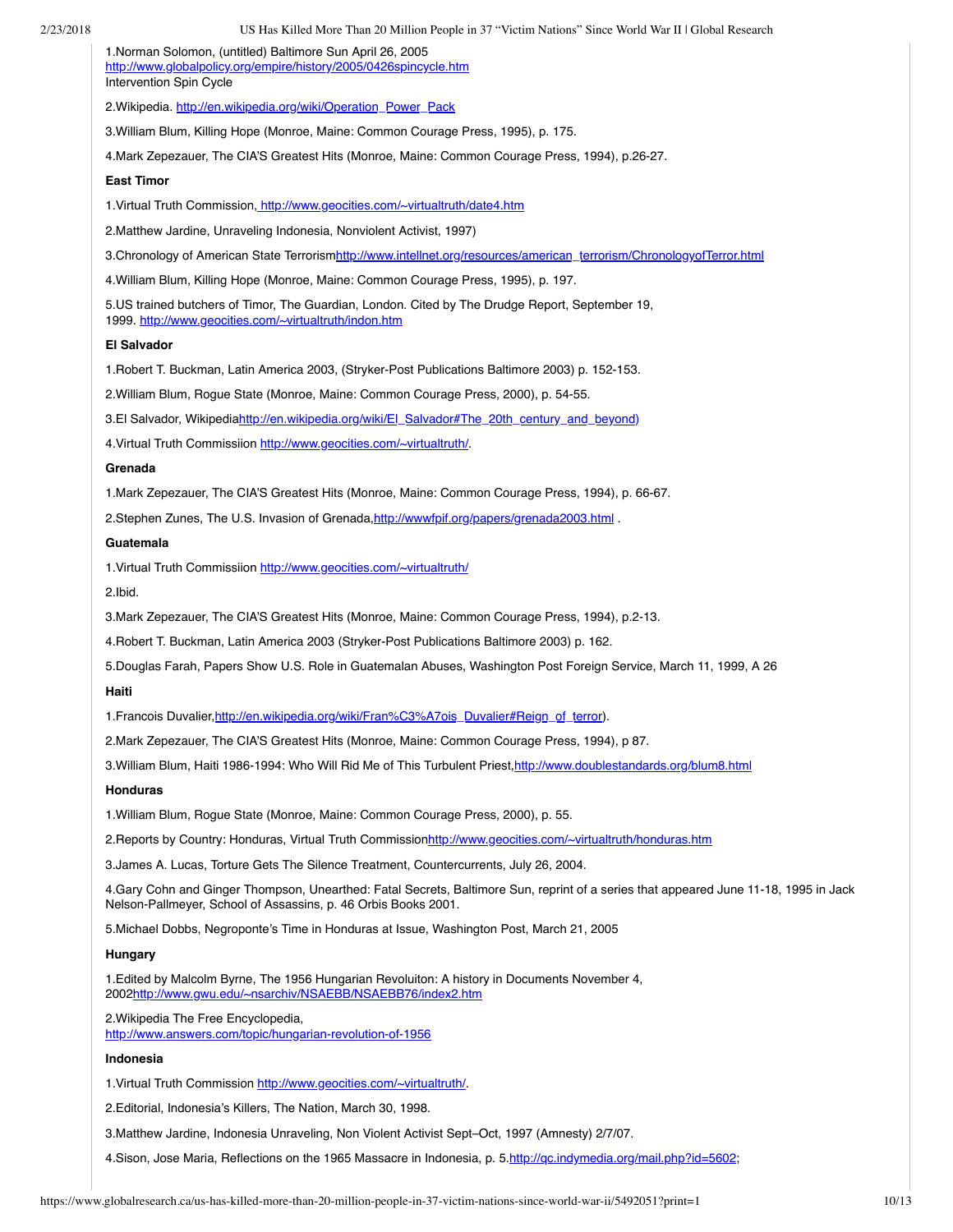5.Annie Pohlman, Women and the Indonesian Killings of 1965-1966: Gender Variables and Possible Direction for Research, p.4[,http://coombs.anu.edu.au/SpecialProj/ASAA/biennial-conference/2004/Pohlman-A-ASAA.pdf](http://coombs.anu.edu.au/SpecialProj/ASAA/biennial-)

6.Peter Dale Scott, The United States and the Overthrow of Sukarno, 1965-1967, Pacific Affairs, 58, Summer 1985, pages 239- 264[.http://www.namebase.org/scott](http://www.namebase.org/scott).

7.Mark Zepezauer, The CIA'S Greatest Hits (Monroe, Maine: Common Courage Press, 1994), p.30.

## **Iran**

1.Geoff Simons, Iraq from Sumer to Saddam, 1996, St. Martins Press, NY p. 317.

2.Chronology of American State Terrorism[http://www.intellnet.org/resources/american\\_terrorism/ChronologyofTerror.html](http://www.intellnet.org/resources/american_terrorism/ChronologyofTerror.html).

3.BBC 1988: US Warship Shoots Down Iranian Airliner<http://news.bbc.co.uk/onthisday/default.stm> )

# **Iraq**

## **Iran-Iraq War**

[1.Michael Dobbs, U.S. Had Key role in Iraq Buildup, Washington Post December 30, 2002, p A01 http://www.washingtonpost.com/ac2/wp](http://www.washingtonpost.com/ac2/wp-dyn/A52241-2002Dec29?language=printer)dyn/A52241-2002Dec29?language=printer

2.Global Security.Org , Iran Iraq War (1980-1980)[globalsecurity.org/military/world/war/iran-iraq.htm.](http://www.globalsecurity.org/military/world/war/iran-iraq.htm)

#### **U.S. Iraq War and Sanctions**

1.Ramsey Clark, The Fire This Time (New York, Thunder's Mouth), 1994, p.31-32

2.Ibid., p. 52-54

3.Ibid., p. 43

4.Anthony Arnove, Iraq Under Siege, (South End Press Cambridge MA 2000). p. 175.

5.Food and Agricultural Organizaiton, The Children are Dying, 1995 World View Forum, Internationa Action Center, International Relief Association, p. 78

6.Anthony Arnove, Iraq Under Siege, South End Press Cambridge MA 2000. p. 61.

7.David Cortright, A Hard Look at Iraq Sanctions December 3, 2001, The Nation.

#### **U.S-Iraq War 2003-?**

1.Jonathan Bor 654,000 Deaths Tied to Iraq War Baltimore Sun , October 11,2006

2.News [http://www.unknownnews.net/casualties.html](http://www.unknownnews.net/casualties.html%20)

## **Israeli-Palestinian War**

[1.Post-1967 Palestinian & Israeli Deaths from Occupation & Violence May 16, 2006 http://globalavoidablemortality.blogspot.com/2006/05/post-](http://globalavoidablemortality.blogspot.com/2006/05/post-1967-palestinian-israeli-deaths.html)1967-palestinian-israeli-deaths.html)

2.Chronology of American State Terrorism

[http://www.intellnet.org/resources/american\\_terrorism/ChronologyofTerror.html](http://www.intellnet.org/resources/american_terrorism/ChronologyofTerror.html%20)

## **Korea**

1.James I. Matray Revisiting Korea: Exposing Myths of the Forgotten War, Korean War Teachers Conference: The Korean War, February 9, 2001<http://www.truman/library.org/Korea/matray1.htm>

2.William Blum, Killing Hope (Monroe, Maine: Common Courage Press, 1995), p. 46

3.Kanako Tokuno, Chinese Winter Offensive in Korean War – the Debacle of American Strategy, ICE Case Studies Number 186, May, 2006[http://www.american.edu/ted/ice/chosin.htm.](http://www.american.edu/ted/ice/chosin.htm)

4.John G. Stroessinger, Why Nations go to War, (New York; St. Martin's Press), p. 99)

5. Britannica Concise Encyclopedia, as reported in Answers.com[http://www.answers.com/topic/Korean-war](http://www.answers.com/topic/Korean-war%20)

6. Exploring the Environment: Korean Enigma[www.cet.edu/ete/modules/korea/kwar.html\)](http://www.cet.edu/ete/modules/korea/kwar.html)%20)

7.S. Brian Wilson, Who are the Real Terrorists? Virtual Truth Commisson<http://www.geocities.com/~virtualtruth/>

8. Korean War Casualty Statistics [www.century china.com/history/krwarcost.html\)](http://www.century%20china.com/history/krwarcost.html)

9.S. Brian Wilson, Documenting U.S. War Crimes in North Korea (Veterans for Peace Newsletter) Spring, 2002)<http://www.veteransforpeace.org/>

## **Laos**

1.William Blum Rogue State (Maine, Common Cause Press) p. 136

2.Chronology of American State Terrorism[http://www.intellnet.org/resources/american\\_terrorism/ChronologyofTerror.html](http://www.intellnet.org/resources/american_terrorism/ChronologyofTerror.html)

3.Fred Branfman, War Crimes in Indochina and our Troubled National Soul

[www.wagingpeace.org/articles/2004/08/00\\_branfman\\_us-warcrimes-indochina.htm\)](http://www.wagingpeace.org/articles/2004/08/00_branfman_us-warcrimes-indochina.htm).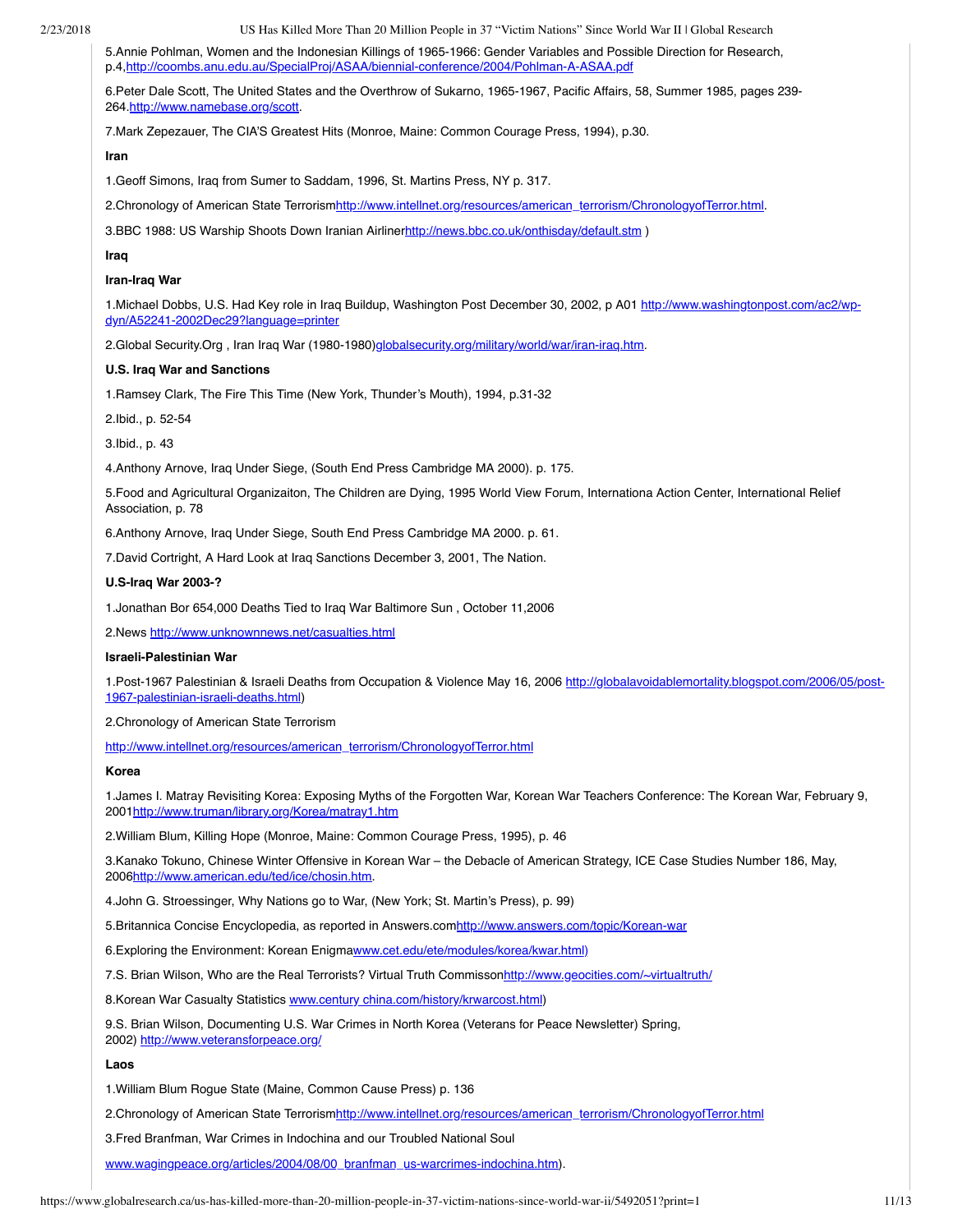#### **Nepal**

1.Conn Hallinan, Nepal & the Bush Administration: Into Thin Air, February 3, 2004

[fpif.org/commentary/2004/0402nepal.html.](http://www.fpif.org/commentary/2004/0402nepal.html)

2.Human Rights Watch, Nepal's Civil War: the Conflict Resumes, March 2006 )

[http://hrw.org/english/docs/2006/03/28/nepal13078.htm.](http://www.countercurrents.org/%20http://hrw.org/english/docs/2006/03/28/nepal13078.htm)

3.Wayne Madsen, Possible CIA Hand in the Murder of the Nepal Royal Family, India Independent Media Center, September 25, 2001[http://india.indymedia.org/en/2002/09/2190.shtml.](http://india.indymedia.org/en/2002/09/2190.shtml)

#### **Nicaragua**

1.Virtual Truth Commission [http://www.geocities.com/~virtualtruth/.](http://www.geocities.com/~virtualtruth/)

2.Timeline Nicaragua [www.stanford.edu/group/arts/nicaragua/discovery\\_eng/timeline/\)](http://www.stanford.edu/group/arts/nicaragua/discovery_eng/timeline/).

3.Chronology of American State Terrorism, [http://www.intellnet.org/resources/american\\_terrorism/ChronologyofTerror.html.](http://www.intellnet.org/resources/american_terrorism/ChronologyofTerror.html)

4.William Blum, Nicaragua 1981-1990 Destabilization in Slow Motion

[www.thirdworldtraveler.com/Blum/Nicaragua\\_KH.html](http://www.thirdworldtraveler.com/Blum/Nicaragua_KH.html).

5.Wikipedia, the Free Encyclopedia, [http://en.wikipedia.org/wiki/Iran-Contra\\_Affair.](http://en.wikipedia.org/wiki/Iran-Contra_Affair)

#### **Pakistan**

1.John G. Stoessinger, Why Nations Go to War, (New York: St. Martin's Press), 1974 pp 157-172.

2.Asad Ismi, A U.S. – Financed Military Dictatorship, The CCPA Monitor, June 2002, Canadian Centre for Policy Alternatives [http://www.policyaltematives.ca](http://www.policyaltematives.ca/)[\)www.ckln.fm/~asadismi/pakistan.html](http://www.ckln.fm/~asadismi/pakistan.html%20)

3.Mark Zepezauer, Boomerang (Monroe, Maine: Common Courage Press, 2003), p.123, 124.

4.Arjum Niaz ,When America Look the Other Way by,

[www.zmag.org/content/print\\_article.cfm?itemID=2821&sectionID=1](http://www.zmag.org/content/print_article.cfm?itemID=2821§ionID=1)

5.Leo Kuper, Genocide (Yale University Press, 1981), p. 79.

6.Bangladesh Liberation War, Wikipedia, the Free Encyclopedia[http://en.wikipedia.org/wiki/Bangladesh\\_Liberation\\_War#USA\\_and\\_USSR\)](http://en.wikipedia.org/wiki/Bangladesh_Liberation_War#USA_and_USSR)%20)

#### **Panama**

1.Mark Zepezauer, The CIA's Greatest Hits, (Odonian Press 1998) p. 83.

2.William Blum, Rogue State (Monroe, Maine: Common Courage Press, 2000), p.154.

3.U.S. Military Charged with Mass Murder, The Winds 9/96,[www.apfn.org/thewinds/archive/war/a102896b.html](http://www.apfn.org/thewinds/archive/war/a102896b.html)

4.Mark Zepezauer, CIA'S Greatest Hits (Monroe, Maine: Common Courage Press, 1994), p.83.

Paraguay See South America: Operation Condor

#### **Philippines**

1.Romeo T. Capulong, A Century of Crimes Against the Filipino People, Presentation, Public Interest Law Center, World Tribunal for Iraq Trial in New York City on August 25,2004.

[http://www.peoplejudgebush.org/files/RomeoCapulong.pdf\)](http://www.peoplejudgebush.org/).

2.Roland B. Simbulan The CIA in Manila – Covert Operations and the CIA's Hidden Hisotry in the Philippines Equipo Nizkor Information – Derechos, derechos.org/nizkor/filipinas/doc/cia.

#### **South America: Operation Condor**

1.John Dinges, Pulling Back the Veil on Condor, The Nation, July 24, 2000.

2. Virtual Truth Commission, Telling the Truth for a Better America[www.geocities.com/~virtualtruth/condor.htm](http://www.geocities.com/~virtualtruth/condor.htm))

3.Operation Condor[http://en.wikipedia.org/wiki/Operation\\_Condor#US\\_involvement](http://en.wikipedia.org/wiki/Operation_Condor#US_involvement)).

## **Sudan**

1.Mark Zepezauer, Boomerang, (Monroe, Maine: Common Courage Press, 2003), p. 30, 32,34,36.

2.The Black Commentator, Africa Action The Tale of Two Genocides: The Failed US Response to Rwanda and Darfur, 11 August 2006[http://www.truthout.org/docs\\_2006/091706X.shtml.](http://www.truthout.org/docs_2006/091706X.shtml)

## **Uruguay See South America: Operation Condor**

#### **Vietnam**

1.Mark Zepezauer, The CIA'S Greatest Hits (Monroe, Maine:Common Courage Press,1994), p 24